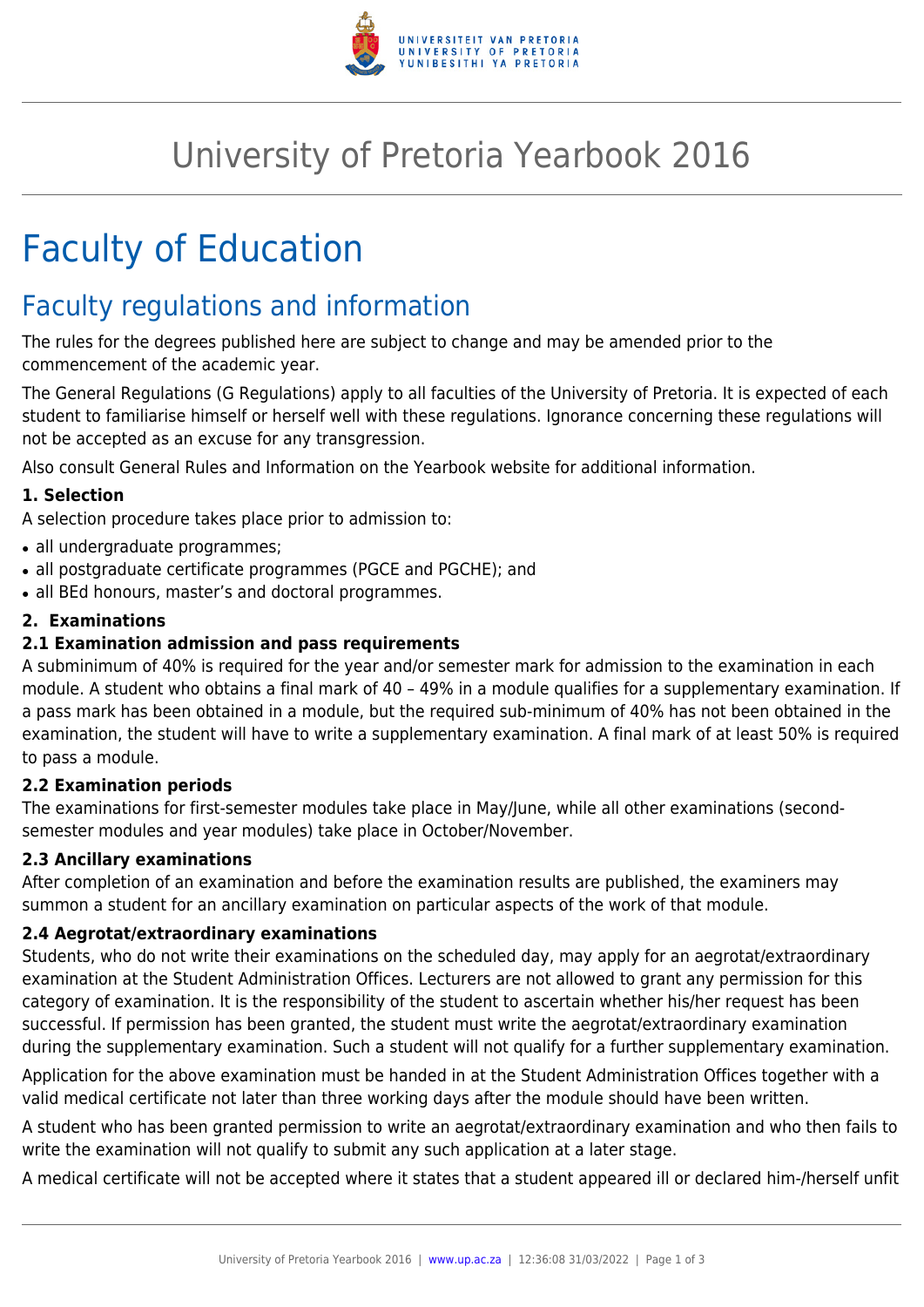

to write the examination. A medical certificate will not be accepted if it does not contain the physical address and telephone number of the doctor/medical practice.

In cases where a reason other than sickness is relied upon, the student must submit an affidavit that reflects the reason for his/her absence from the examination. Further evidentiary documents or supporting affidavits from persons who may be able to give evidence regarding the situation must also be submitted. In the event of a funeral, a copy of the death certificate of the deceased or other substantiating evidence is required together with an explanation of the relationship between the student and the deceased.

# **2.5 Re-marking of examination papers**

After an examination, departments give feedback to students about the framework that was used by the examiners during the examination. The way in which feedback is given is determined by the departmental heads. A student may, after having perused his/her examination paper, apply for re-marking of the examination paper within 14 calendar days after commencement of lectures in the next semester. The prescribed fee has to be paid. The paper will then be re-marked by an external examiner appointed by the Head of department concerned.

# **2.6 Supplementary examinations**

- i. Supplementary examinations in first semester modules take place after the May/June examinations, while those in second semester and year modules take place after the October/November examinations.
- ii. Subject to other faculty regulations, a student may be admitted to a supplementary examination in a module, in cases where:
- a final mark between 40% and 49% has been obtained; or
- a pass mark has been obtained, but the required subminimum in the examination section of the module or divisions thereof has not been obtained.
- iii. Subject to other faculty regulations, a student must obtain a final mark of at least 50% in order to pass a supplementary examination. The semester or year mark is not taken into account and the supplementary mark is the final mark.
- iv. The highest final mark that may be awarded to a student in a supplementary examination is 50%.
- v. Special supplementary examinations are not arranged for students who are unable to write the examination at the times scheduled for supplementary examinations.

# **3. Promotion requirements**

- i. Reregistration is permitted only:
- in the case of full-time students, if the student has passed at least the equivalent of four semester modules in a particular year of study, with the proviso that faculty boards may stipulate other requirements for progress that students must comply with in order to be readmitted. Academic information management (AIM) modules are not calculated towards the number of modules passed;
- in the case of full-time students, if the student completes the degree for which he or she is still registered within the prescribed minimum period plus two years: with the proviso that faculty boards may stipulate other requirements for progress that students must comply with in order to be readmitted.
- ii. A student who does not comply with the requirements in (i) and who seeks readmission to the faculty may submit a written request to the Dean that his or her application for readmission to the faculty be (ii)considered in terms of the set procedure.
- iii. These requirements are mutatis mutandis applicable to students from other tertiary institutions who register at the University.

Students can be promoted to the fourth year of study only if all the modules of the first three years have been